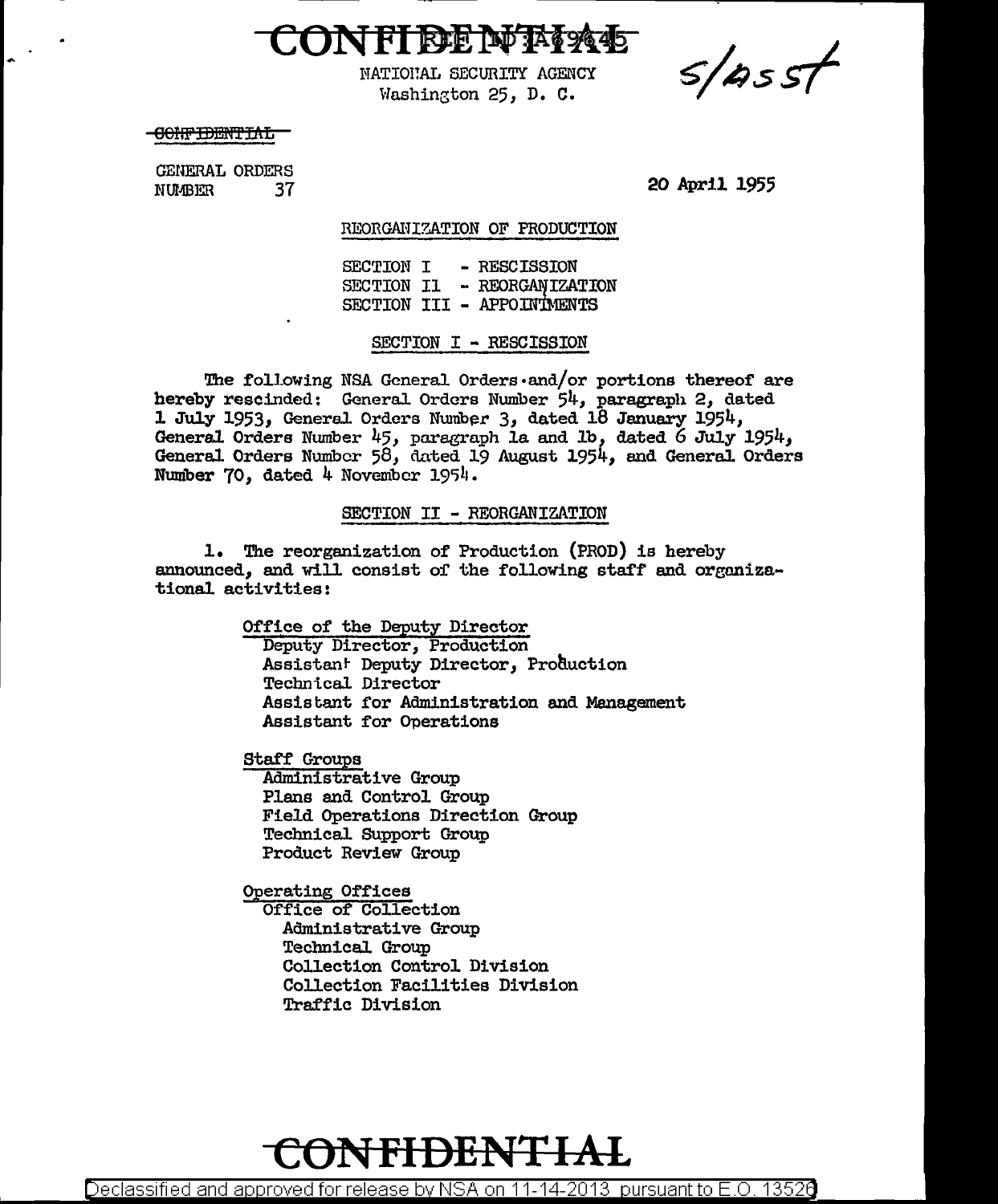## **ONEFIDE NEITAT**

#### **CONFIDENTIAL**

GENERAL ORDERS NO. 37 . 20 April 1955

Office of Analysis Reporting and Technical Services Group Atlantic Division Special. Division Pacific Division Economic Division Publication Division

Document Services Division

Machine Division

Office of Exploitation Reporting Group Technica1 Group Army Division Navy Division Air Division T/A Support Division Weather Division

2. Chiefs of Staff Divisions will take necessary implementing administrative actions required in connection With the' reorganization of Production.

#### SECTION III - APPOINTMENTS

Pursuant to Section II above, the following appointments in Production are announced:

a. Colonel A. R. Marcy, USA, is announced as Deputy Director, Production.

b. Mr. F. A. Raven is announced as Acting Technical Director.

c. Colonel Robert s. Bower, USAF, is announced as Assistant for Administration and Management.

d. Colonel Gordon W. Wildes, USAF, is announced as Assistant for Operations.

e. Mr. Oliver R. Kirby is announced as Chief, Office of Collection.

f. Dr. L. W. Tordella is announced as Chief, Office of .Analysis.

g. Mr. A. H. Feeney is announced as Chief, Document Services Division.

#### - 2 -

## **CONFIDENTIAL**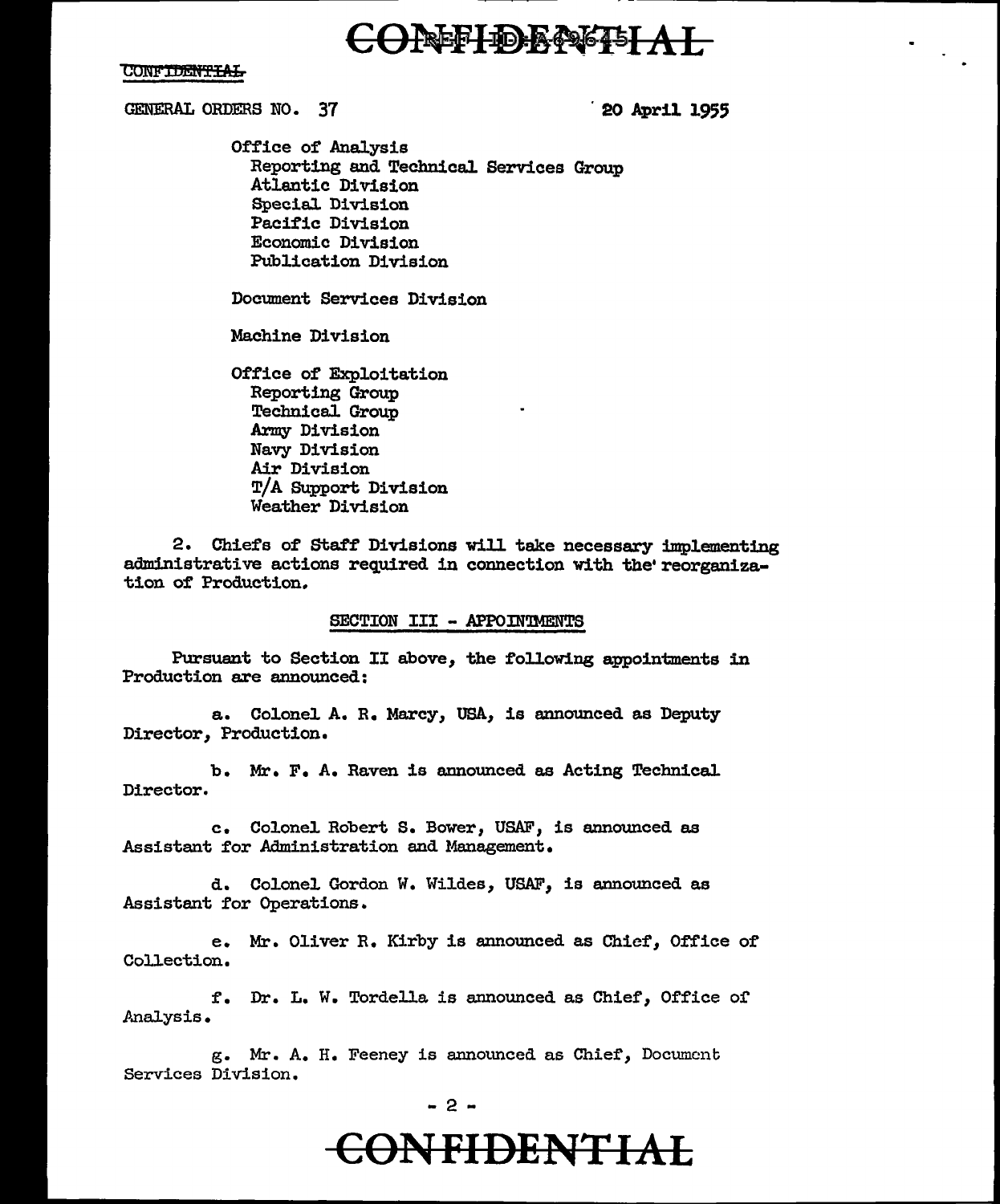### **ONFIEERTHEIAL**  $\epsilon$

#### **CONFIDENTIAL**

GENERAL ORDERS NO. 37 20 April 1955

h. Mr. E. D. Marston is announced as Chief, Machine Division.

i. 'Colonel R. E. Schukraft, USA, is announced as Chief, Office of Exploitation.

BY COMMAND OF MAJOR GENERAL ACKERMAN:

D. M. AGNEW Captain, US Navy Acting Chief of Staff

OFFICIAL:

GEO E. CAMPBELL

Colonel, AGC Adjutant General

Incl: Appendix

DISTRIBUTION I plus Individuals Concerned

# **CONFIDENTIAL**